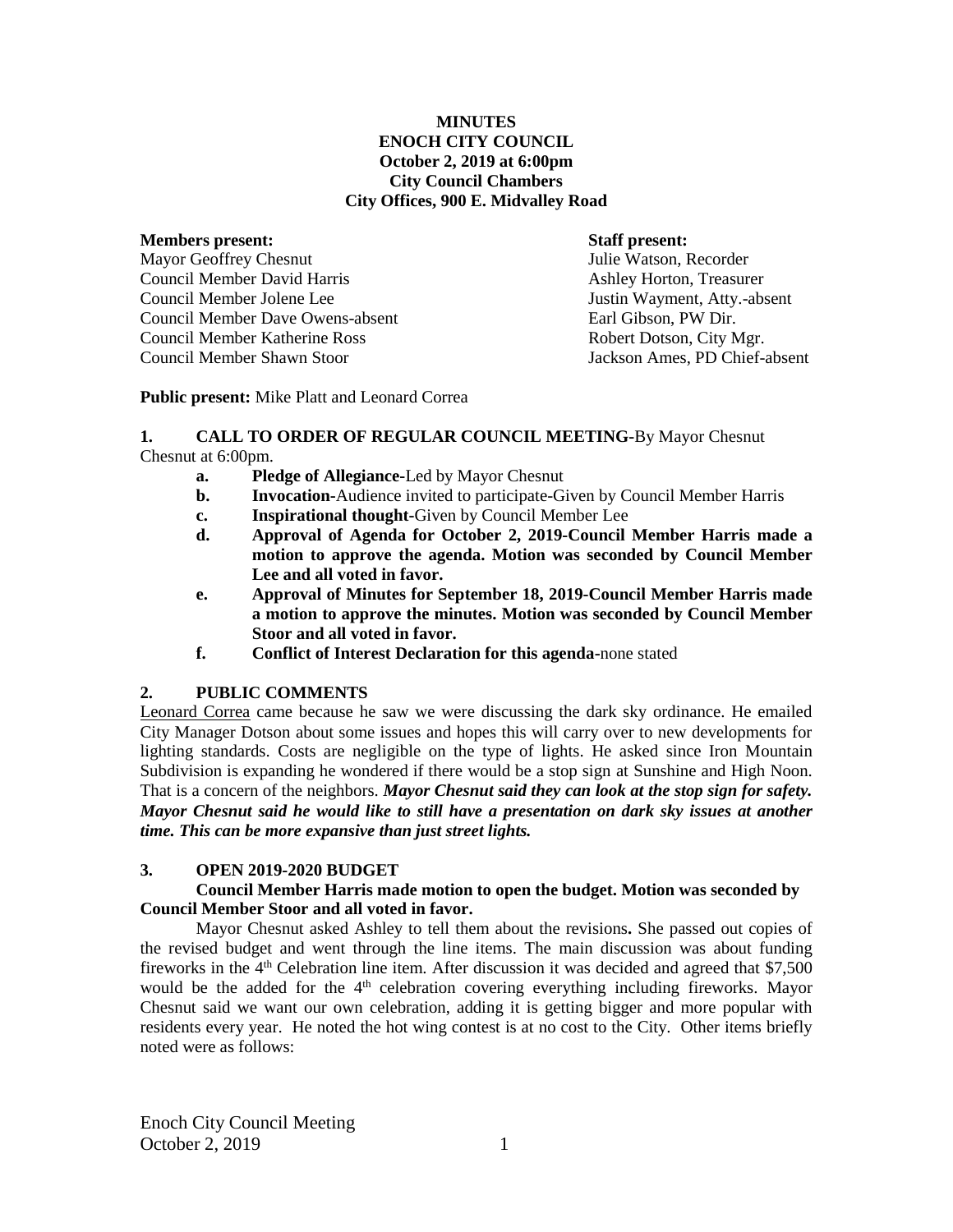- \$5,000 for engineer's fees was raised because our engineer reviews and approves subdivisions. Developers pay the City for the engineering fees and we pay the engineer.
- \$2,000 increase for dues and memberships.
- \$4,000 from PD impact fees for the remodel of their office to accommodate more officers.
- \$4,800 adjustment for shelter donations which move forward to the next year when not spent.
- \$501 increase for Everbridge alert system fee that went up.
- \$500 for computer support agreement for the building department for his MyCityInspector building permit system.
- \$20,000 in streets and roads. Earl needs to gravel 4200 North. We are bringing that money in from Class C road funds. There is \$40,000 in there to gravel Half Mile Road from Midvalley to 5600 North. We are using street impact fees because we do need to spend that money and it was suggested in the impact fee study.
- \$24,000 for the trail to Rec Complex. That is our match for the grant. \$100,000 for equipment purchase for a roller/street sweeper with Class C road money.
- \$5,000 for parks supplies and materials.
- \$4,000 for the cemetery for the GIS program now online. There will be annual maintenance costs on that. It is from cemetery savings.
- \$270,000 from water fund savings for repair and maintenance of wells and to have back up equipment like bowls and pumps so if wells go out we don't have to wait weeks to get the parts. Also this is to upgrade old wells.
- \$28,500 for the water tank for the Anderson well to solve the Horseshoe Drive air in the water issues. This is from impact fees being used due to growth.
- \$10,000 will be split between water, sewer and refuse funds, \$3500 water and sewer and \$3000 refuse, for office equipment for a Neopost utility bill envelope stuffer/folder machine. City Manager Dotson said he calculated our labor costs for folding and stuffing bills. Purchase of this machine will free up two days of staff time.
- \$630,000 in capital outlay is the \$600,000 for the water and \$30,000 for the sewer project on 4200 North. The \$600,000 may include well purchases. We look to see how we can stretch this money out from impact fees to extend the water system to add wells. Our engineer will help us to leverage this money with CIB grant money and other water resources available. By leveraging with these other resources we may be able to have 1.2 million to use for water source purchases. There is limited time to do this and we hope to have more sources by next June. This is from impact fee with \$270,000 from water savings.
- \$25,000 in the sewer fund is capital outlay for 4200 North.
- \$5,000 in the drainage fund is an adjustment for supplies and materials.
- \$30,000 in the refuse fund for 500 trash cans. Refuse has money in savings for that.

Ashley asked for questions or adjustments. The City Council thought the changes and adjustments looked good. We are trying to plan ahead Mayor Chesnut said and get in front of things sooner than later. We will set the public hearing at the next meeting and then hold the public hearing and pass and close the budget. They can still make other changes if need be.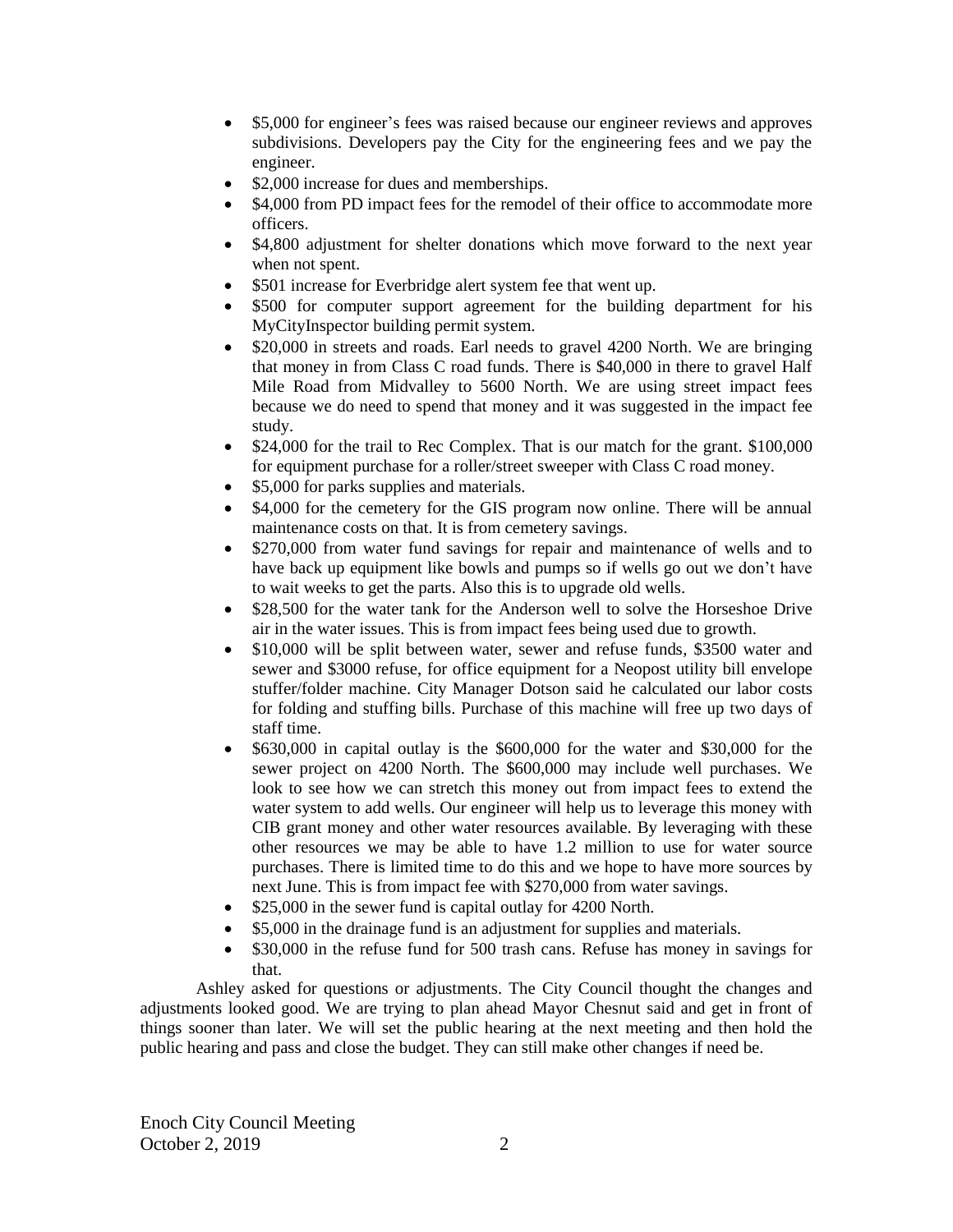# **4. DISCUSS/VOTE ON PRELIMINARY PLAT OF EAGLE VALLEY ESTATES, PHASE 1**

Mike Platt came up to represent the owner saying this is a new subdivision to the west. It was a phase of Three Peaks Subdivision that was never completed. They changed the zoning to R-1-11 earlier. The Planning Commission went through this, Council Member Ross said and some of the lot size numbers did not show clearly so that was fixed on the new plat map. Council Member Lee asked about the retention pond being put in. She asked if that will be adequate for the whole subdivision when it is built out. Mike Platt said it is sized for that. She asked who owns the pond property. City Manager Dotson said it depends on the subdivision. It usually comes to the City who maintains it although some HOA's want to take care of them. Mike said the developer usually deeds it to the City and in this case they have said they want to do that. It will be landscaped and will look nice. Mayor Chesnut asked for a motion.

**Council Member Harris made a motion to approve the Preliminary Plat of Eagle Valley Estates, Phase 1. The motion was seconded by Council Member Ross and all voted in favor.**

## **5. DISCUSS POSSIBLE DARK SKY ORDINANCE AND REFER TO PLANNING COMMISSION**

It was noted if the City Council would like to change the Subdivision Ordinance regarding requiring streetlights in new subdivisions to be "dark sky compliant" it would need to be referred to the Planning Commission. They would discuss it and hold a public hearing before referring it back to the City Council with a recommendation. City Manager Dotson explained the change he suggested regarding streetlights. If the City Council wants to change the Code of Revised Ordinances to regulate resident's homes that is not a land use issue. LED's lights are inexpensive now. 5000 lumens is the dark sky standard but shielding the light is really what makes the dark sky difference.

Council Member Lee clarified it has to be shielded to meet dark sky standards. Council Member Harris said LED's are not dark sky standards. It is just more efficient. City Manager Dotson said Rocky Mountain Power is giving us some quotes for dark sky compliant lights at the City Office. Council Member Lee said if we do this the City needs to set the example and pay for the expense to do that on our streetlights. Requiring retrofitting of existing lights for homeowners may be a bit harsh.

City Manager Dotson said the next page in the packet is more for the Zoning Ordinance or perhaps our Code of Revised Ordinances to be changed. Council Member Lee asked if we have to define what is measurable. Mayor Chesnut said with lighting you can get specific and there are very clear standards like shielding lights. He gave more details and showed pictures of Flagstaff where this has been done as compared to pictures taken in Cedar City. The main thrust of the dark sky ordinances is proper use of lighting, to accomplish safety goals and still see the sky at night. With dark sky compliance you can still see what you need to see on the ground and see the stars. The reality is what we have come to accept as normal is not as effective or safe as we think it is. Council Member Harris said he is all for it but before we create an ordinance, as long as the cost is negligible, we could push this concept by education. Council Member Stoor suggested incentives but does not know how to do that. Council Member Harris said we can't do much about existing subdivisions or homes but we can set standards for new subdivisions moving forward. Mayor Chesnut showed a picture of a national park before and after the retrofit to dark sky compliance.

Council Member Lee said she has some points to make. We need some figures for costs for the City to set the example by retrofitting on City property. Also if we want to offer incentives to residents that would include education. To make this meaningful the residents need to understand this and why we believe in it. Next is how to measure success and how we do that. It

Enoch City Council Meeting October 2, 2019 3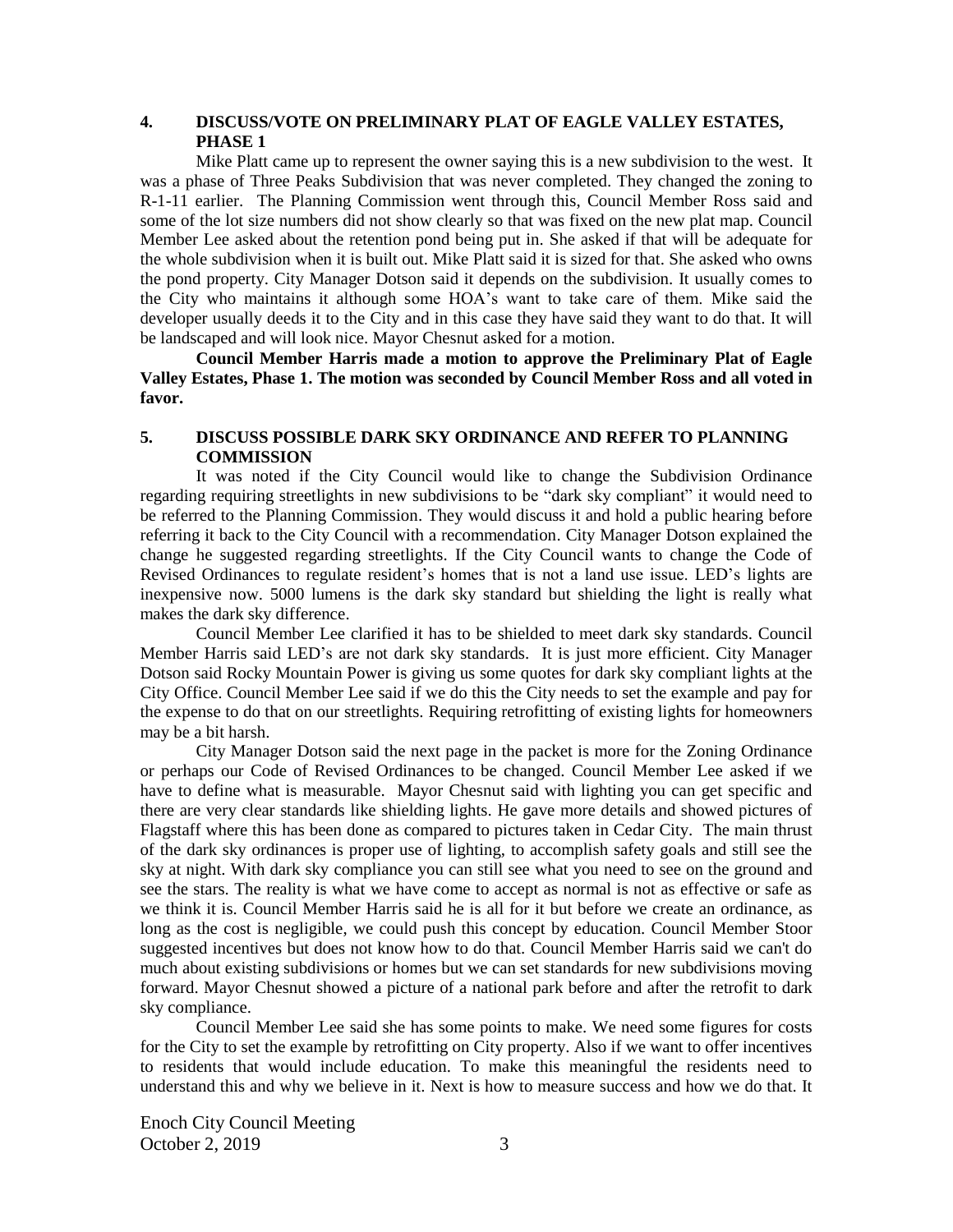was noted it is more about shielding lights than the type of light bulb although 5000 lumens is recommended. Light color is a factor too. Definitions would have to be set. City Manager Dotson said it also has to be enforceable if it is a law. Council Member Ross asked about commercial uses like billboards and Fosters Market. There is shielding required already, City Manager Dotson said, but maybe what we have now does that not comply with dark sky requirements. Council Member Lee said we are growing fast and need to move on this. City Manager Dotson said Settlers Square is installing their dark sky streetlights voluntarily. He does not know what Iron Mountain Subdivision has planned.

Mayor Chesnut asked for motion. **Council Member Harris made a motion to send this to the Planning Commission to look at the Subdivision Ordinance changes. Motion was seconded by Council Member Ross and all voted in favor.** 

## **6. COUNCIL/STAFF REPORT**

Earl Gibson reported the fire truck building is coming along well. He noted we put a spot light on the door and it is shielded and has a dimmer so we are already dark sky compliant on the new building. They are going to pave the trail on Midvalley tomorrow and Friday. Double white lines will be painted for pedestrian safety. 600 East is ready to pave after the trail is done. We have people coming to test pump some wells when money is approved. We will test pump and hopefully have a couple more wells online. Earl said he put more in repair and maintenance for wells like the Homestead well which is only pumping 325gpm and needs to be refurbished. We could gain 500 gpm so that is another way to increase our water source. Source is our weak spot right now Mayor Chesnut said.

City Manager Dotson reported we had a fire yesterday south of Covered Wagon Drive. It was started by welding and burned eight acres right up to Enoch's boundary. It burned some farm equipment and a person could be held responsible for suppression costs. Our PD responded and helped to douse the fire. We have a great partnership with CC Fire Dept. and they help us a lot. That is a precursor to talk about a new fire station between Enoch and Cedar. We will be funding part of it. He explained our contract with the FD for maintenance and service. Property values are in that calculation. He is applying for a transportation assistance grant of one million available from the Legislature and managed by UDOT. The application is due October  $7<sup>th</sup>$ . The sponsor is UDOT and we are applying for the money they will get for us. He gave more details of how this works adding we were going to update our Impact Fee Capital Facilities Plans for transportation, PD and parks. With this development he would like the City Council's permission to do the PD and parks Impact Fee Facilities Plan update and keep transportation out of that update in order to go with this other regional project and its funding. Council Member Harris said it makes sense to wait on transportation and the Council agreed. The meeting to form the Enoch Scout Troop is tomorrow night at 7:00 pm. Brady Ramsey is the head of this and we have a lot of interest and need people to be involved. Water Board is on the 10<sup>th</sup> and we have the Groundwater Management Plan (GMP) public meeting on October  $15<sup>th</sup>$  at 7:00 pm at Cedar High School. Water Board will discuss upgrades and testing of new wells and get updated on where we are with the wells for their input. The water tanks are full with cooler weather helping.

Council Member Stoor said the Rec Complex irrigation project is too late in the season to do now so it will be moved to spring. Some of the product is here and being stored but has to wait. The other projects, Iron Mountain and Iron Works Park, are being designed by a resident professional. There is a CIB/CDBG meeting on how to apply for funding. An elected official is required to attend in order to be able to apply. He will be going with City Manager Dotson to that meeting. There will be a soccer discussion for setting a budget. It was very successful with  $300 +$  kids participating. Mayor Chesnut said we need more volunteers to help. The appeal is that it is not AYSO and the costs for that. This is Enoch City Soccer. City Manager Dotson said this is bigger effort time wise than they thought it would be. We will meet and talk budget with them. We give

Enoch City Council Meeting October 2, 2019 4